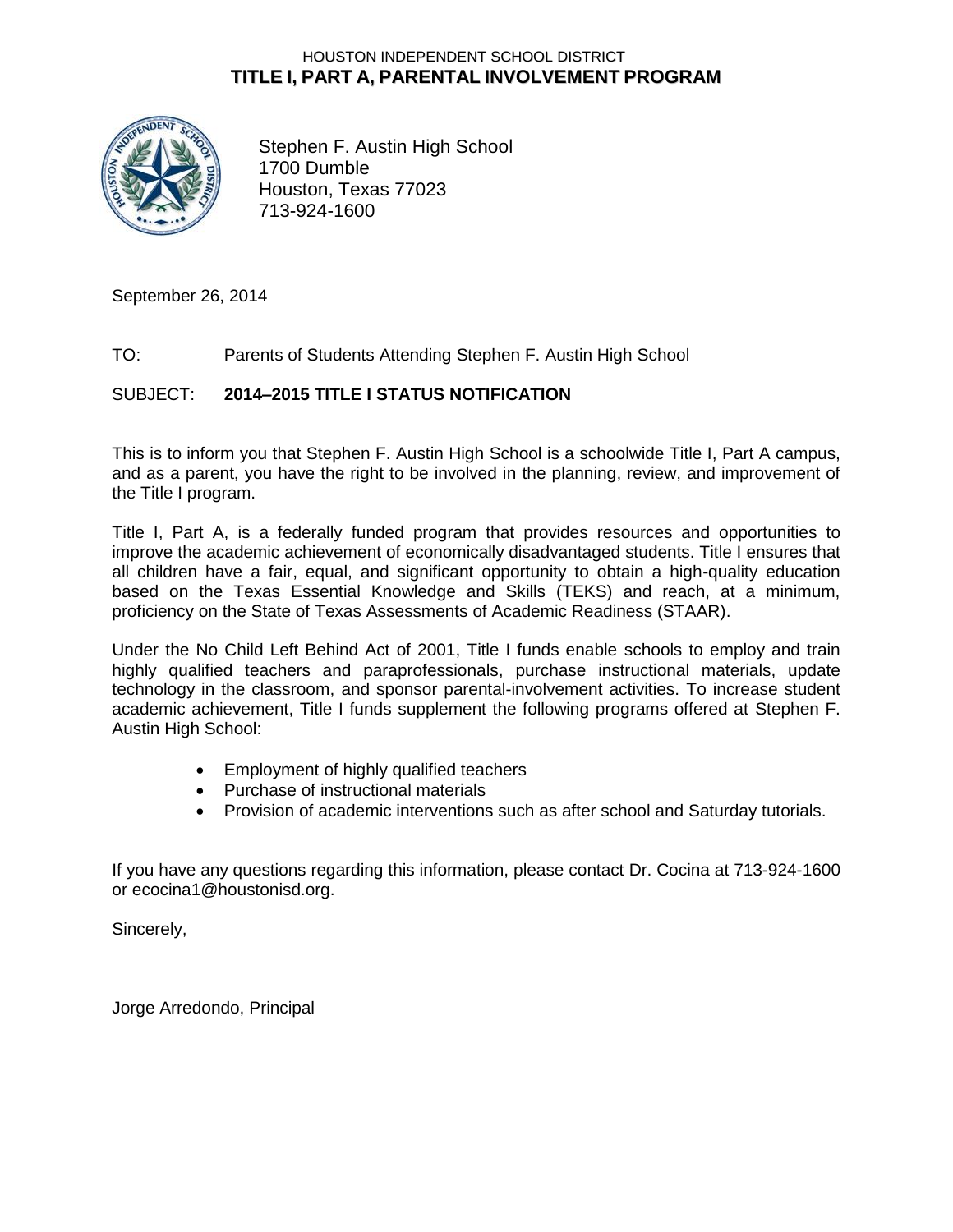## DISTRITO ESCOLAR INDEPENDIENTE DE HOUSTON **PROGRAMA DE PARTICIPACIÓN DE PADRES TÍTULO I, PARTE A**



Stephen F. Austin High School 1700 Dumble Houston, Texas 77023 713-924-1600

September 26, 2014

#### A LOS: Padres de alumnos que asisten a la escuela Stephen F. Austin High School

## ASUNTO: **AVISO DE ESTATUS TÍTULO I PARA EL AÑO ESCOLAR 2014–2015**

La presente es para informarles que la escuela Stephen F. Austin High School es un colegio Título I, Parte A. En calidad de padres, ustedes tienen el derecho de participar en la planificación, revisión y mejoramiento del programa Título I.

Título I, Parte A es un programa financiado por el gobierno federal que provee oportunidades y recursos para mejorar el rendimiento académico de alumnos con desventajas económicas. El programa asegura que todos los niños tengan una oportunidad significativa, imparcial y equitativa de obtener una educación de alta calidad en base a las Aptitudes y Conocimientos Esenciales del Estado de Texas *(Texas Essential Knowledge and Skills* o TEKS) y por lo menos aprobar la Evaluación Estatal de Aptitudes y Conocimientos *(State of Texas Assessments of Academic Readiness* o STAAR).

Bajo la ley federal *No Child Left Behind Act* de 2001, los fondos para dicho programa permiten a las escuelas contratar y entrenar a maestros y personal paradocente altamente calificados, adquirir materiales didácticos, actualizar equipo tecnológico en el salón de clases y auspiciar actividades para los padres. Con el fin de mejorar el rendimiento de los estudiantes, los fondos de Título I suplementarán los siguientes programas ofrecidos en la escuela Stephen F. Austin High School:

- Emplear maestros y otra personal de altas calificaciones
- Comprar materiales y utiles academicos
- Ofrecer ayuda academica a los estudiantes incluyendo tutoriales despues de las clases y en los sabados.

Si tienen alguna pregunta, por favor pónganse en contacto con Dr. Cocina at 713-924-1600 or ecocina1@houstonisd.org

Sinceramente,

Jorge Arredondo, Director